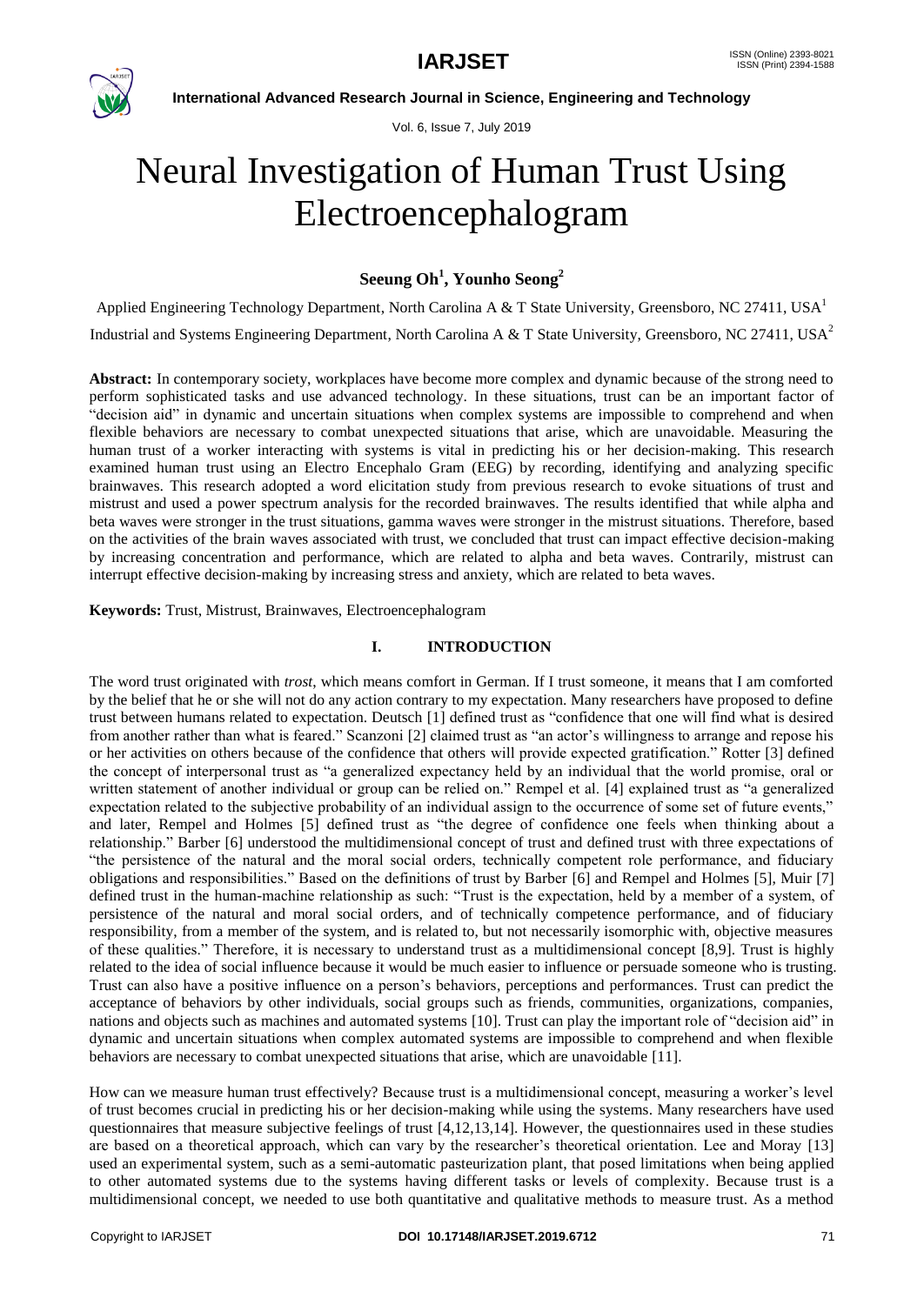

#### Vol. 6, Issue 7, July 2019

for this research, we used both a neurological imaging technique as a quantitative method and a questionnaire as a qualitative method to measure human trust. Neurological imaging techniques can measure quantitative aspects of trust by investigating relations between neurological activities and human trust. Up to now, there have been some studies investigating trust and neural correspondence [15,16,17]. Winston et al. [15] investigated the correlation between the degree of trust and human facial appearance using Event-Related Functional Magnetic Resonance Imaging (efMRI). Krueger et al. [16] examined interpersonal trust in an online context to detect different brain regions based on conditional and unconditional trust using hyper-fMRI. Another study defined a relationship between brain areas and psychological processes using fMRI that revealed a correlation between trust and mistrust with different brain areas [18]. These studies focused on brain regions using fMRI and efMRI that engaged with stimuli related to trust and mistrust. However, the previous studies did not fully investigate to identify specific brainwaves in the situations of trust and mistrust.

The aim of this research is to understand human trust by measuring and analyzing human brainwaves captured with an electroencephalogram (EEG). The experiment consisted of a word-elicitation study used to identify specific brainwaves (i.e., delta, theta, alpha, beta and gamma) which can aid in understanding brain activities relative to trust and mistrust.

# **II. METHODOLOGY**

# A. Participants

A total of 17 participants (male and female) were solicited to participate in the experiment. All participants would encompass undergraduate and graduate students recruited on campus at North Carolina A&T State University. Each participant was over 18 years old, with normal or corrected-to-normal vision, was free of current or past neurological and psychiatric disorders and was able to read and comprehend the English language. There would be no preference on right-handed or left-handed users, but all participants must have the ability to use a keyboard and a mouse with their hands. There would be no discrimination upon participants based on age, race, gender, religion or prior participation in other experiments. Each participant was in an isolated room under guided instruction. Conditions for all participants were same.

# B. Framework for Experimentation

This study adopted the framework from a previous study [19] containing words related to trust and mistrust that the survey participants ranked. This study utilized only the first through the  $15<sup>th</sup>$  ranked words (see Table I) relative to trust and mistrust [19,20]. The participants were expected to think about situations of trust and mistrust evoked by the words selected. After the participants were fitted with a cap of electrodes, they sat in front of the computer screen. Before the experiment began, the screen displayed instructions for 10 seconds. Words were displayed for 7 seconds/word, which is enough time to read the word and understand its meaning. Each slideshow display lasted for 3 minutes and 30 seconds, which is enough time to evoke a situation of trust or mistrust. Each experiment consisted of two sessions: 1) trust words and 2) mistrust words. The first session consisted of a slideshow of 30 random stimuli of the 15 words selected related to trust. The EEG recorded the participants' brainwaves. After the first session, the participants took a 1-minute break to avoid fatigue and stress. Similarly, the second slideshow consisted of 30 random stimuli of the 15 words selected related to mistrust. The EEG recorded the participants' brainwaves for mistrust. After the experiment, the participants completed a survey to evaluate the level of trust for trust and mistrust word sessions (see Fig. 1).

|                | <b>Words related to Trust</b> | <b>Words related to Mistrust</b> |  |  |  |  |  |  |
|----------------|-------------------------------|----------------------------------|--|--|--|--|--|--|
| 1              | Honesty                       | Cheat                            |  |  |  |  |  |  |
| $\overline{c}$ | Loyalty                       | <b>Betray</b>                    |  |  |  |  |  |  |
| 3              | Love                          | Deception                        |  |  |  |  |  |  |
| 4              | Confidence                    | Steal                            |  |  |  |  |  |  |
| 5              | Assurance                     | Suspicion                        |  |  |  |  |  |  |
| 6              | Friendship                    | Distrust                         |  |  |  |  |  |  |
| 7              | Security                      | Sneaky                           |  |  |  |  |  |  |
| 8              | Integrity                     | Misleading                       |  |  |  |  |  |  |
| 9              | Fidelity                      | Mistrust                         |  |  |  |  |  |  |
| 10             | Familiarity                   | Phone                            |  |  |  |  |  |  |
| 11             | Honor                         | Beware                           |  |  |  |  |  |  |
| 12             | Reliability                   | Harm                             |  |  |  |  |  |  |
| 13             | Trustworthy                   | Falsity                          |  |  |  |  |  |  |
| 14             | Entrust                       | Lie                              |  |  |  |  |  |  |
| 15             | Promise                       | Cruel                            |  |  |  |  |  |  |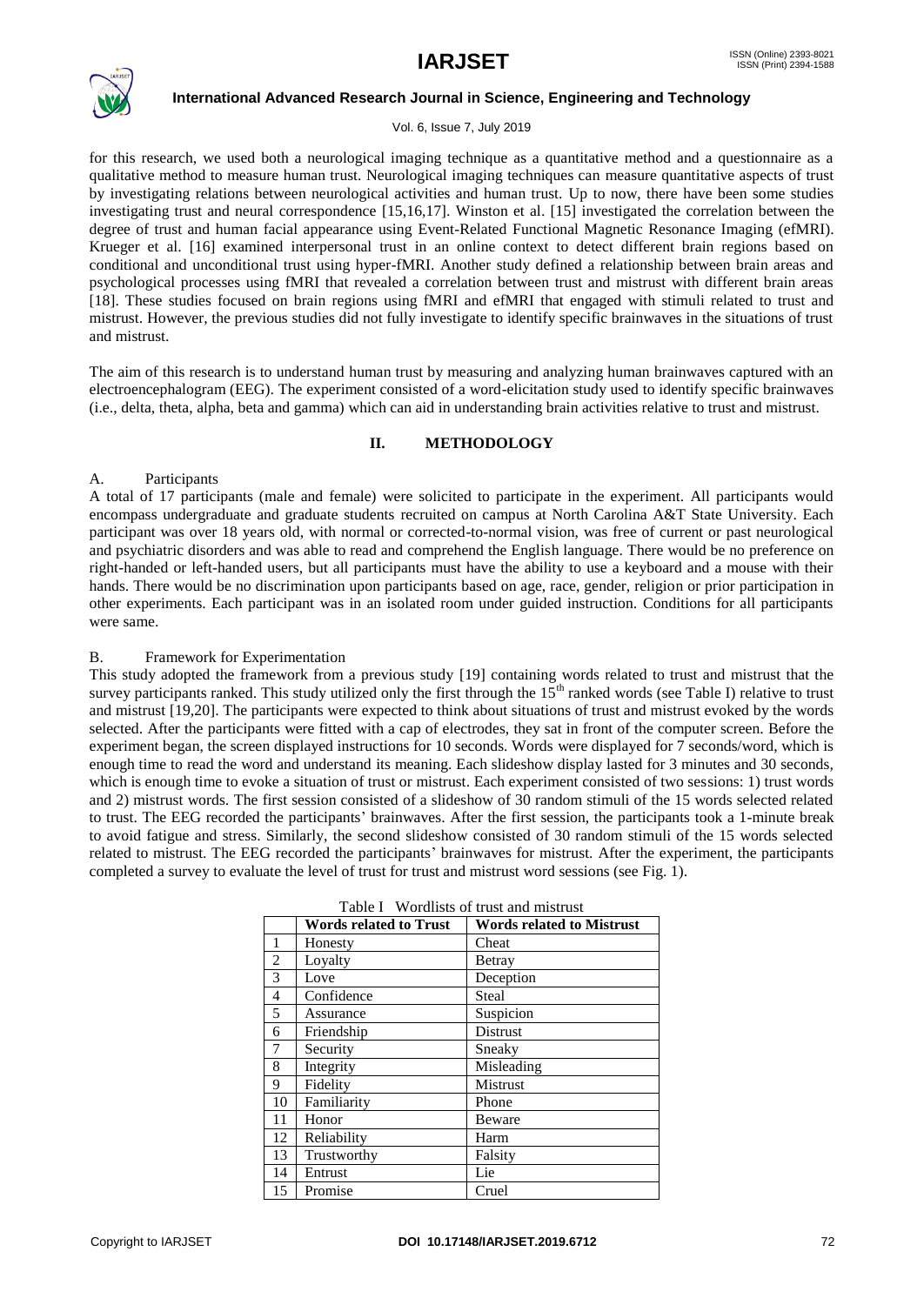

Vol. 6, Issue 7, July 2019

| <b>Scales for Trust Using Words</b>                                                                                                                                                                                                                                                                                                |  |                |   |   |   |   |   |  |  |  |
|------------------------------------------------------------------------------------------------------------------------------------------------------------------------------------------------------------------------------------------------------------------------------------------------------------------------------------|--|----------------|---|---|---|---|---|--|--|--|
| Below is a survey to evaluate the level of trust for two slideshows, which first slideshow consists<br>of trust words and second slideshow consists of mistrust words. Please check the level of trust<br>and mistrust for each session.<br>Question: The first slideshow evokes trust (Note: not at all $= 1$ , extremely $= 7$ ) |  |                |   |   |   |   |   |  |  |  |
|                                                                                                                                                                                                                                                                                                                                    |  | $\overline{2}$ | 3 | 4 | 5 | 6 | 7 |  |  |  |
| Slideshow $1$ :<br>words relate to<br>trust                                                                                                                                                                                                                                                                                        |  |                |   |   |   |   |   |  |  |  |
| Question: The second slideshow evokes mistrust (Note: not at all = 1, extremely = 7)<br>3<br>5<br>2<br>6<br>4                                                                                                                                                                                                                      |  |                |   |   |   |   |   |  |  |  |
| Slideshow 2:<br>words relate to<br>mistrust                                                                                                                                                                                                                                                                                        |  |                |   |   |   |   |   |  |  |  |

Fig. 1 Scales for trust between people and automation

# C. EEG Recording and Analysis

The EEG data were recorded using the g.HIamp (256 multichannel amplifier), g. GAMMAsys (active electrode system with g. GAMMAcap) and g. Recorder (brain signal recording software) by g. tec medical engineering company. Per the international 10-20 system of electrode placement, 20 electrodes (Fp1, Fp2, Fpz, F7, F3, Fz, F4, F8, T7, C3, Cz, C4, T8, P7, P3, Pz, P4, T6, O1, O2) were recorded and measured (see Fig. 2). The 10-20 system is based on the relationship between the location of an electrode and the underlying area of the cerebral cortex. The participant's head is fitted with a cap of electrodes (g. GAMMAcap), and the selected 20 electrodes are filled with abrasive electrolyte gel using a syringe. The sampling frequency to record brainwaves is 256 Hz, high-frequency filter as 60 Hz, and low-frequency filter as 0.1 Hz [21].



Fig. 2 International 10-20 system for electrode placement (Klem et al., 1999)

# **III. ANALYSIS**

The *g.Recorder* (brain signal recording software) recorded raw EEG data and removed artifacts by using filters. Before an experiment, participants' artifacts such as eye blink, jaw clenching and muscle movement were recorded and marked. After the experiment before analysis, the marked artifacts were removed from raw data using the filters in *g.Recorder.* This research used power spectrum for identifying specific brainwaves related to trust and mistrust situations. The power spectrum measurement is a common method to quantify EEG raw data to illustrate the distribution of signal power by frequency [22]. To identify specific brainwaves corresponding to the words for trust and mistrust situations, the preprocessed EEG data were analyzed using the power spectrum analysis through the *EMSE Suite Data Editor* (EEG data editing software) by *Cortech Solutions.* Power spectrum analysis involved performing a fast Fourier transform (FFT) on defined data intervals. Then, the results were squared and averaged. The power spectrum data are displayed in units of Volts<sup>2</sup>.

# **IV. RESULT**

Since the 17 participants' brainwaves were normal without any extreme brain activity, the analysis was performed on the averaged data of all the brainwaves. The participants' brainwaves were recorded as they responded to the word selections relative to trust and mistrust by the 10-20 system of electrode placement (22 channels) with a total time of 210 seconds for each session. The power spectrum analysis was used to analyze the raw data generated from the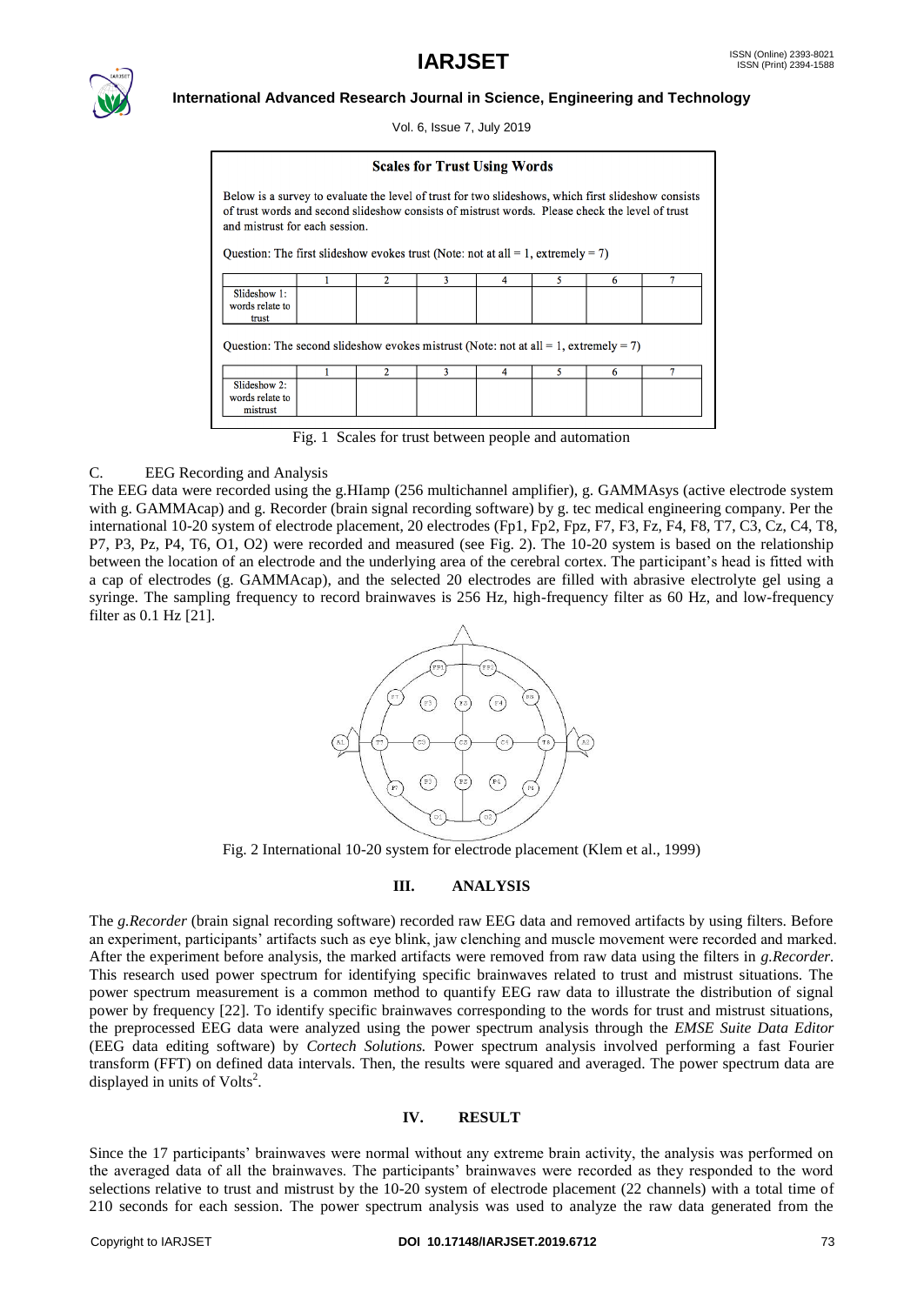

Vol. 6, Issue 7, July 2019

brainwaves to examine specific brainwaves for the trust and mistrust situations. The researcher used the power spectrum analysis to classify the frequency ranges by brain waves as follows: delta ( $\delta$ , 0.2-4 Hz), theta ( $\theta$ , 4-8 Hz), alpha ( $\alpha$ , 8-13 Hz), beta ( $\beta$ , 13-30 Hz) and gamma ( $\gamma$ , 30-60 Hz) [23,24]. Delta and theta waves were not relative to this experiment because delta waves occur in a deep sleep state and theta waves occur during drowsiness; thus, these were not applicable for this experiment. Therefore, the analysis includes the alpha, beta, gamma waves, intra individual and average differences that are compared to the trust and mistrust situations. Further, the individual variability for the brainwaves is high [21], so the analysis includes the intra individual differences, which shows individual difference with baseline and two stimuli of trust and mistrust situation, followed by the average differences.

# A. Comparison of Intra individual and Average Differences

According the survey results, the level of trust for the two slideshows relative to trust and mistrust words for the 7 scales, all 17 participants confirmed that Slideshow 1 evoked trust showing an average of 6.64 and Slideshow 2 evoked mistrust showing an average of 6.0 (see Table II). Therefore, this experiment evoked trust and mistrust situation.

| Table II Burvey Results for the Level of Trust                                             |                                                                                        |  |  |  |   |   |    |   |  |       |  |
|--------------------------------------------------------------------------------------------|----------------------------------------------------------------------------------------|--|--|--|---|---|----|---|--|-------|--|
|                                                                                            | Question: The first slideshow evokes trust (Note: not at all $= 1$ , extremely $= 7$ ) |  |  |  |   |   |    |   |  |       |  |
|                                                                                            |                                                                                        |  |  |  |   |   |    |   |  | total |  |
|                                                                                            | Slideshow 1: words related to trust                                                    |  |  |  |   |   | 16 |   |  | 17    |  |
|                                                                                            |                                                                                        |  |  |  |   |   |    |   |  |       |  |
| Question: The second slideshow evokes mistrust (Note: not at all $= 1$ , extremely $= 7$ ) |                                                                                        |  |  |  |   |   |    |   |  |       |  |
|                                                                                            |                                                                                        |  |  |  | 3 | 4 |    | 6 |  | total |  |
| Slideshow 2: words related to mistrust                                                     |                                                                                        |  |  |  |   |   |    |   |  |       |  |

Table II Survey Results for the Level of Trust

The frequency of alpha waves ranged from 8 Hz to 13 Hz. By comparing the intraindividual differences for the trust situations to the baseline (with no stimuli), the power of alpha waves of 16 of 17 participants (94.11%) highly increased and the power of 1 participant (P16) (6.25%) decreased (see *Fig. 6*). By comparing the intraindividual differences for the mistrust situation to the baseline (with no stimuli), the power of the alpha waves for 5 of 17 participants (P2, P4, P5, P11 and P12) (29.41%) increased and 12 of 17 participants (70.58%) decreased (see *Fig. 3*).



*Fig. 3.* Comparison of intraindividual differences to the alpha waves



*Fig. 4.* Comparison of the average differences to the alpha waves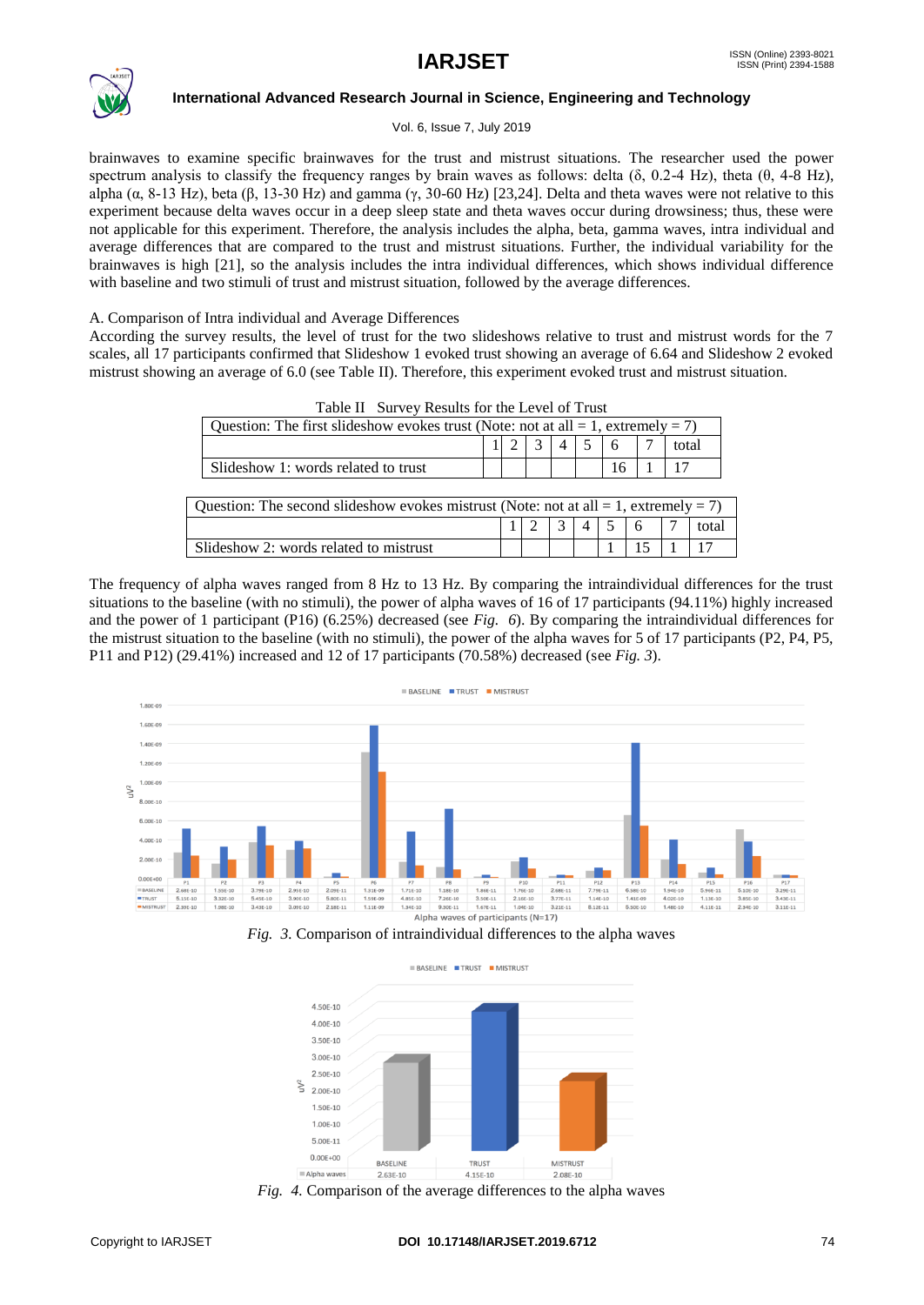

Vol. 6, Issue 7, July 2019

The averages for the baseline, trust, and mistrust were 2.63E-10  $uV^2$ , 4.15E-10  $uV^2$  and 2.08E-10  $uV^2$  respectively. By comparing these averages, the power of alpha waves increased for the trust situation with a difference of 1.53E-10  $uV^2$ and decreased for the mistrust situation with a difference of  $5.50E-11 \frac{uV^2}{\text{sec Fig. 4}}$ .

The frequency of beta waves ranged from 13 Hz to 30 Hz. By comparing the intra-individual differences for the trust situation to the baseline (with no stimuli), the power of beta waves for 16 of 17 (94.11%) participants highly increased, but the power of 1 participants (P4) (6.25%) decreased (see *Fig. 8*). By comparing the intra-individual differences for the mistrust situation to the baseline (with no stimuli), the power of the beta waves for 11 of 17 (64.70%) slightly increased, but the power of 6 participants (P2, P7, P12, P15, P16 and P17) (35.29%) decreased (see *Fig. 5*).



*Fig. 5. Comparison of intraindividual differences to the beta waves*

The averages of the baseline, trust and mistrust were 1.58E-10  $uV^2$ , 2.23E-10  $uV^2$  and 1.65E-10  $uV^2$ , respectively. A comparison of these averages showed the power of beta waves highly increased for the trust situation to a difference of 6.50E-10  $uV^2$  and slightly increased for the mistrust situation to a difference of 7.00E-12  $uV^2$  (see Fig. 6).



*Fig. 6.* Comparison of the average differences to the beta waves



*Fig. 7.* Comparison of intraindividual differences to the gamma waves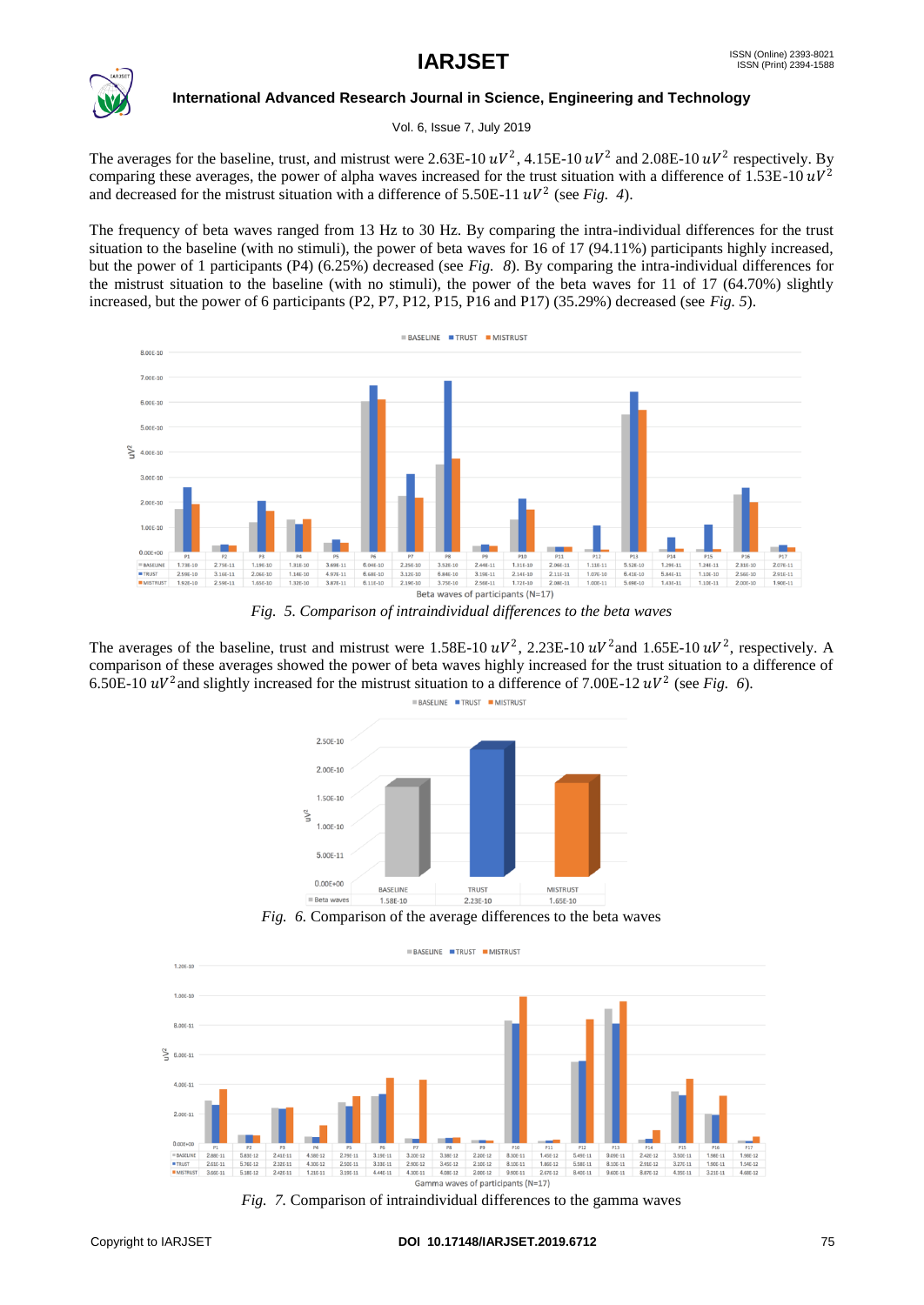

Vol. 6, Issue 7, July 2019

The frequency of gamma waves ranged from 30 Hz to 60 Hz. A comparison of the intraindividual differences for the trust situation to the baseline (with no stimuli) showed a slight decrease for the power of gamma waves for 12 of 17 participants (70.58%), but not in 5 participants (P6, P8, P11, P12 and P14) (29.41%) (see *Fig. 7*). A comparison of the intraindividual differences for the mistrust situation to the baseline (with no stimuli) showed a high increase for the power of the gamma waves for 15 of 17 participants (88.23%), but not in 2 participants (P2 and P9) (11.76%) (see *Fig. 7*).

The averages of the baseline, trust, and mistrust were 1.75E-09  $uV^2$ , 1.68E-09  $uV^2$  and 2.25E-09  $uV^2$ , respectively. A comparison of these averages showed a slight decrease for the power of gamma waves for the trust situation with a difference of 7.00 E-11  $uV^2$  and showed a high increase for the mistrust situation with a difference of 5.00 E-10  $uV^2$ (see *Fig. 8*).



# B. Comparison of Trust and Mistrust Differences

By comparing the alpha waves, beta waves and gamma waves in the trust and mistrust situation, the alpha and beta waves are associated with the trust situation and the gamma waves are associated with the mistrust situation, so they need to analyze with more details. By comparing the trust differences to the alpha waves when the baseline is 0, 94.11% of participants increases in the trust situation and the standard deviation is 2.25E-10 (see *Fig. 9*).



*Fig. 9.* Comparison of trust differences to the alpha waves

By comparing the trust differences to the beta waves when the baseline is 0, 94.11% of participants increases in the trust situation and the standard deviation is 7.96E-10) (See *Fig. 10*).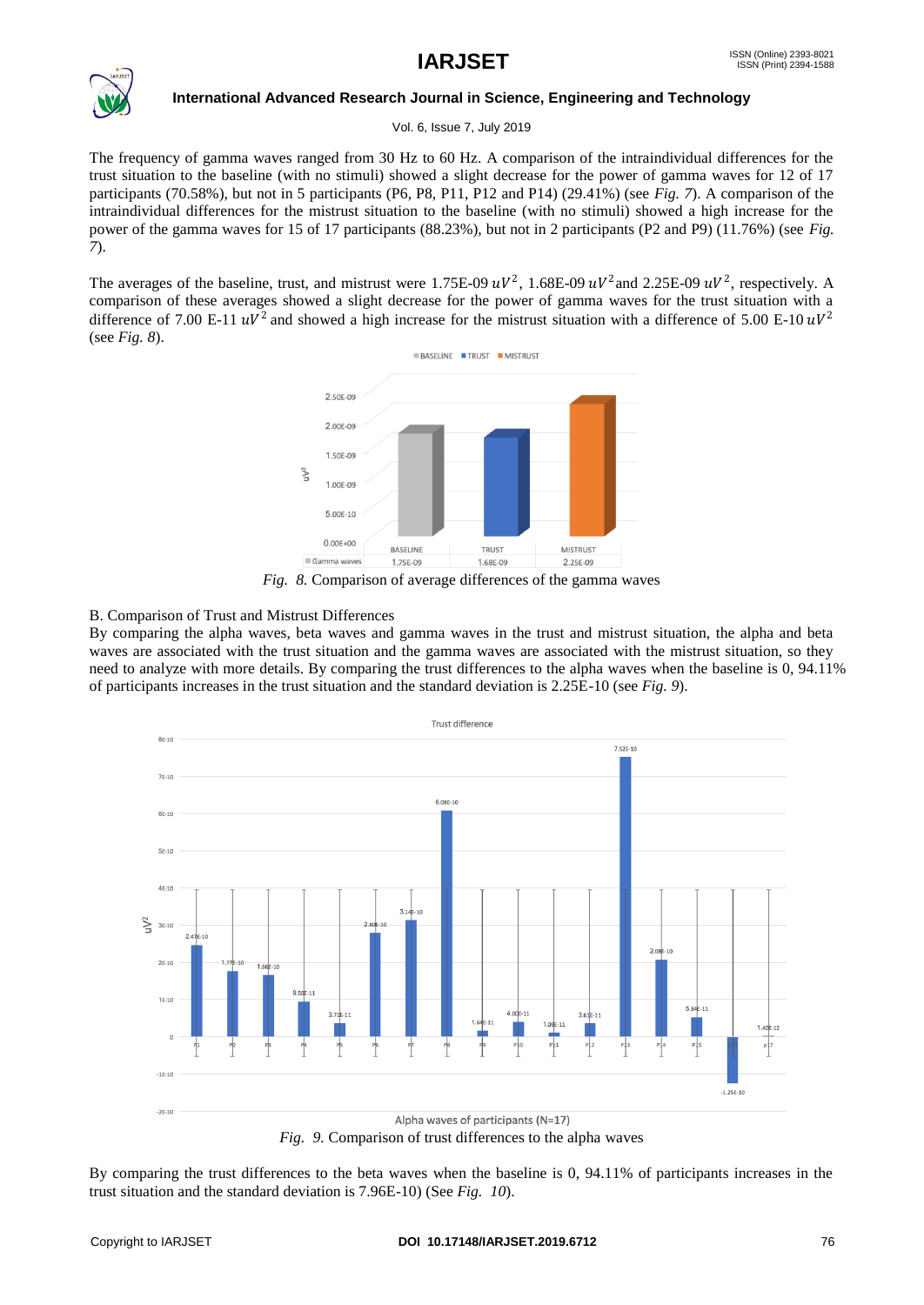

Vol. 6, Issue 7, July 2019



*Fig. 10*. Comparison of trust differences to the beta waves

By comparing the mistrust differences to the gamma waves when the baseline is 0, 88.23% of participants increases in the mistrust situation and the standard deviation is 1.09E-11) (See *Fig. 11*).



*Fig. 11*. Comparison of mistrust differences to the gamma waves

# **V. CONCLUSIONS AND DISCUSSION**

Based on the power spectrum analysis, a comparison of trust and mistrust situations by  $\alpha$ ,  $\beta$ , and  $\gamma$  waves is shown. While alpha and beta waves were stronger in the trust situations, gamma waves were stronger in the mistrust situations (see Fig. 3-11). Alpha waves represent a calm state without any stress or tension [25]. These waves relate to recalling memory, relieving pain and reducing stress and anxiety [26,27,28,29]. Beta waves correspond cognitive tasks such as attention, problem-solving, judgment, and decision-making [30]. In contrast, gamma waves are the fastest waves that are indicative of anxiety and processes advanced cognitive information such as reasoning and judgement [31]. Gamma waves are highly related to social anxiety, which was increased during the speech anticipation condition [32]. By examining alpha, beta and gamma waves, trust situations can help calm down or execute normal cognitive tasks. However, mistrust situations can interrupt mental activity because of increased stress and anxiety.

As denoted by the findings of this research, trust can assist in effective decision-making by increasing concentration and performance. However, mistrust can impede the effectiveness of decision-making by increasing stress and anxiety.